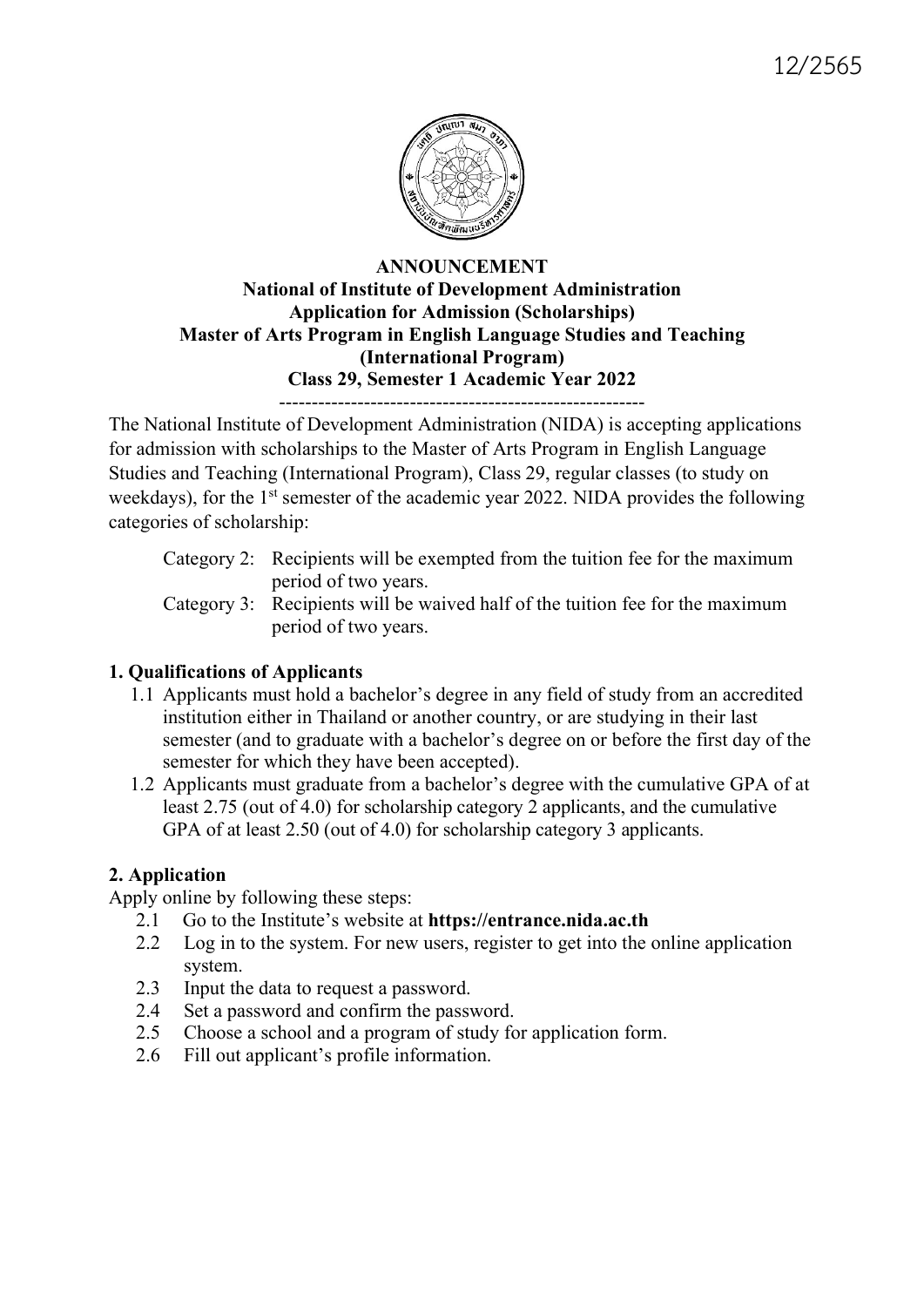- 2.7 Save the application information, verify the information and confirm the application.
- 2.8 Print out an invoice of application fee. Make the payment of 200 baht application fee via the following options:
	- Pay at any branches of Bangkok Bank Public Company Limited; or
	- Pay at any Counter Service Centers (at 7Eleven stores); or
	- Pay via SWIFT payment

Bank name: Bangkok Bank Public Company SWIFT Code: BKKBTHBK

Account Name: National Institute of Development Administration Account Number: 944-0-01341-6

- 2.9 Applicants are required to attach evidence of payment to their application documents.
- 2.10 Upload the required documents onto the Attached Files System or send the documents by e-mail to **applynida-w@nida.ac.th**, or by regular mail to: the Educational Service Division, The National Institute of Development Administration, 148 Serithai Road, Klongchan, Bangkapi, Bangkok 10240, Tel. 0-2727-3365-77. Please note in the subject or on the envelope "Application documents for Master of Arts Program in English Language Studies and Teaching (International Program)".

## Notes:

- 1) The paid application fee is non-refundable.
- 2) The submitted documents will not be returned.
- 3) If applicants are unable to complete the documentation and payment process, the application will be considered invalid and the applicants will not be eligible for any examinations for admission.
- 4) The examination application is complete when the Institute verifies the application documents and payment made within the prescribed time. Applicants can check their application status two days after the payment has been made at https://entrance.nida.ac.th.

## 3. Required Documents

- 3.1 A completed application form
- 3.2 Two of 1-inch photo taken no more than six months prior to the application date
- 3.3 Two copies of a Bachelor's Degree diploma. If the degree diploma is in any language other than English, a certified translation of it should be provided.
- 3.4 A copy of complete official transcript(s) of undergraduate studies. If the transcript is in a language other than English a certified translation of it should be provided.
- 3.5 A copy of an identification card or a passport (for non-Thai applicants)
- 3.6 Evidence of any change of name (if applicable)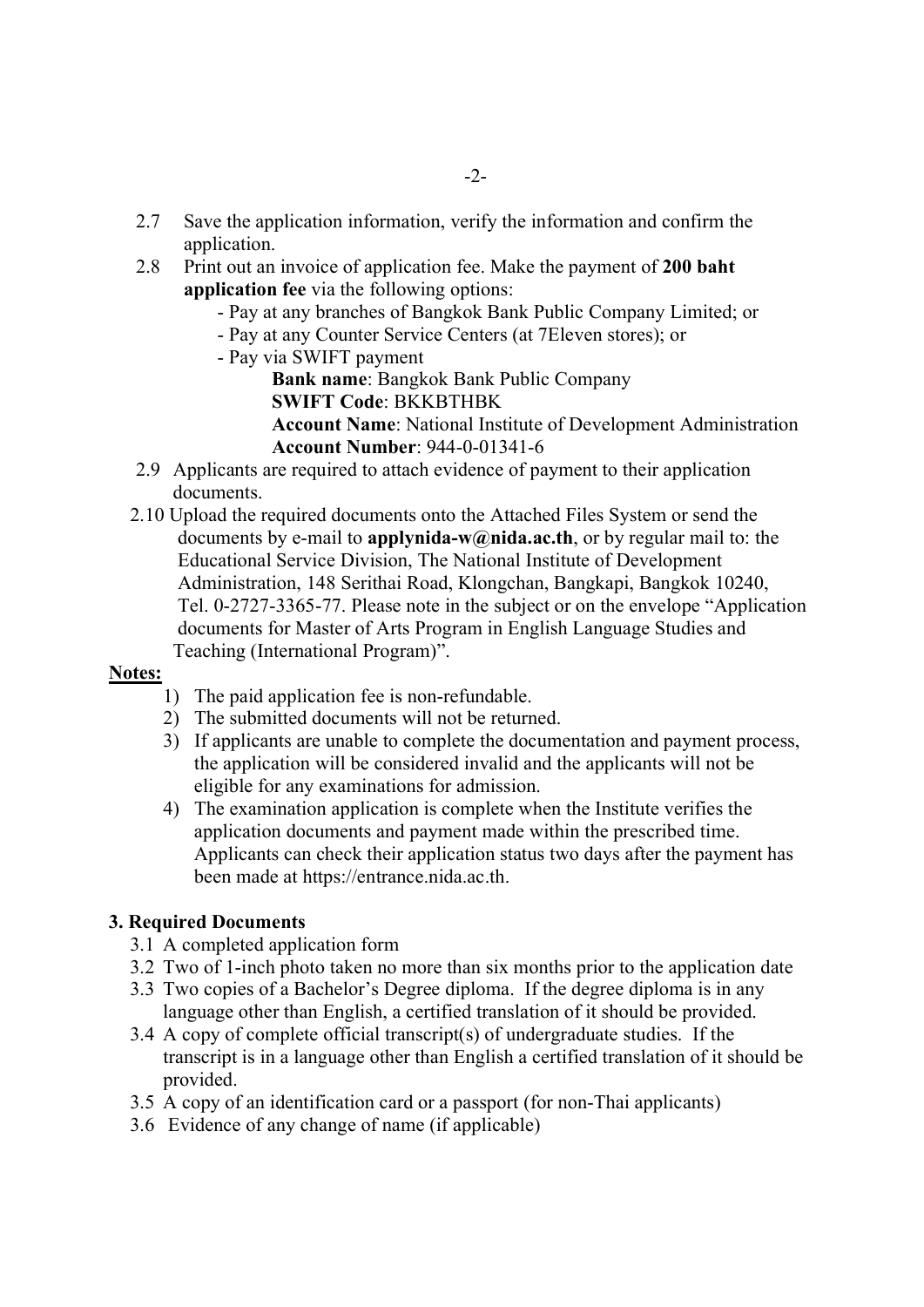Note: Applicants must submit all required documents before the interview date; otherwise, the application will be considered incomplete and will be voided. The student status will be automatically terminated, or subject to NIDA council's discretion.

## For applicants who graduated from an institute outside Thailand, the following documents are required:

- A Letter of Confirmation on Standard Curriculum for the Bachelor's Degree, which can be obtained by submitting a request along with a copy of a complete transcript directly to the Bureau of Standards and Evaluation at the Commission on Higher Education in Bangkok, Thailand (Contact the Educational Service Division for more information)
	- An Official Letter of Certification for their Bachelor's Degree with their University Council's approval as well as a complete transcript with the specified date of graduation. This can be sent directly to an email address: applynida-

## w@nida.ac.th. Please specify in the email subject "Application for Admission to Master of Arts Program in English Language Studies and Teaching (International Program)."

Note: Applicants graduated from an institute outside Thailand must submit these documents before the class start; otherwise, the application will be considered incomplete and will be voided. The student status will be automatically terminated, or subject to NIDA council's discretion.

## NIDA reserves the right to examine documents and eligibility of an applicant at any time. If applicants are later found ineligible for admission after the acceptance has been given, the announcement of acceptance shall be considered null and void.

## 4. Selection Procedure

- 4.1 Applicants are subjected to a written examination before an interview.
- 4.2 Qualified applicants will be interviewed (in-person or online)
- 4.3 The committee will evaluate applicants based on the following criteria:
	- 1) English proficiency
	- 2) Perspectives, concepts, attitudes and visions
	- 3) Educational background, work experience, and current job responsibilities
	- 4) Critical and logical thinking
	- 5) Personality
	- 6) Opportunities for career advancement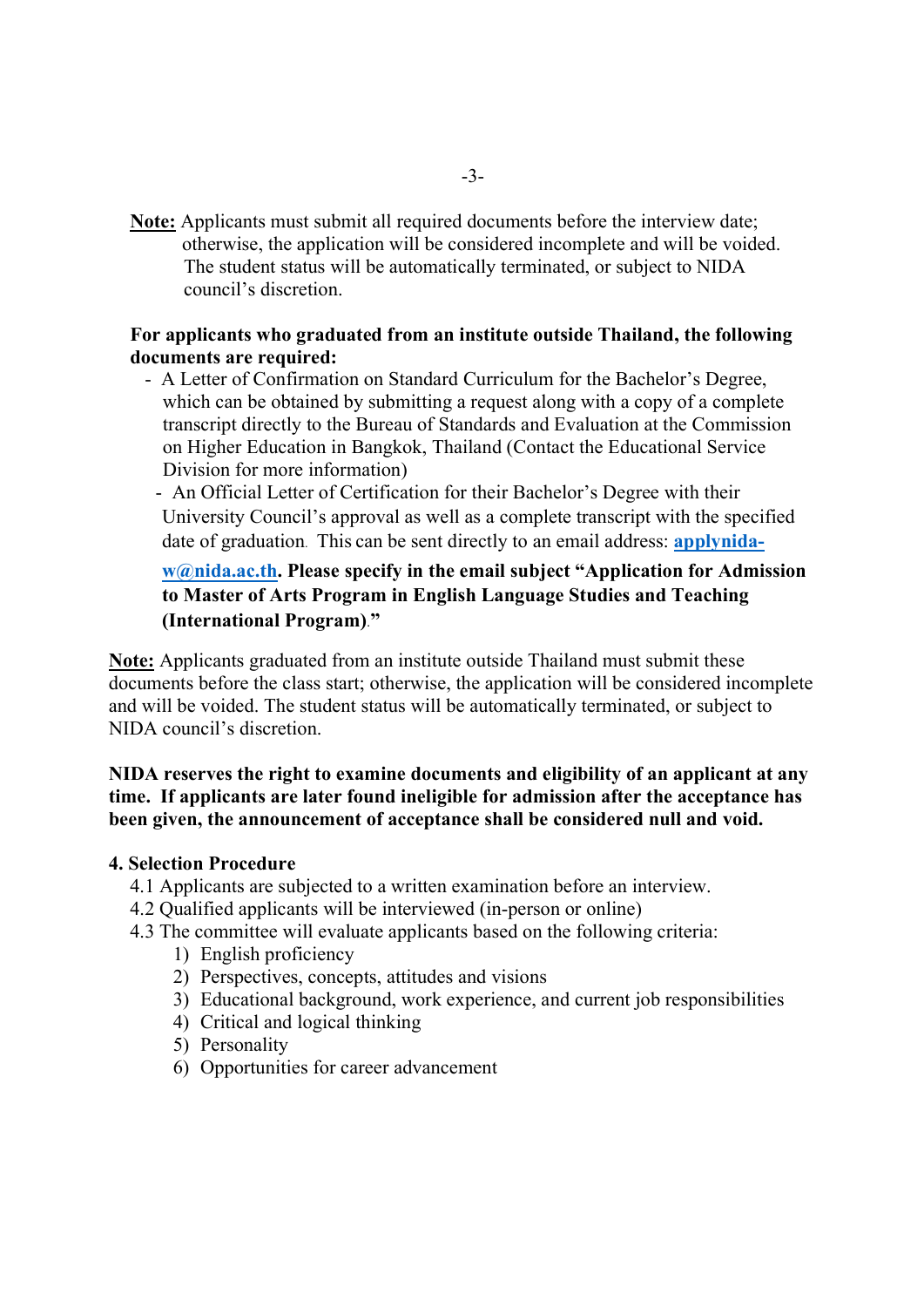4.4 Scholarships are awarded to the most qualified applicants only and in accordance with the availability of funds. Any decisions regarding the awarding of scholarships and admission of students are subject to the discretion of the selection committee. The criteria applied in making these decisions are to be in accordance with official NIDA regulation on educational scholarship. Students who have been selected for admission without being offered a scholarship may still register as regular fee-paying students.

| <b>Activity</b>         | <b>Round 1/2022</b>       | <b>Round 2/2022</b>          |
|-------------------------|---------------------------|------------------------------|
| Call for application    | Now – February 4, 2022    | February $14 - May\ 6, 2022$ |
| Applicants make         | Now – February 4, 2022    | February $14 - May 6, 2022$  |
| Payment                 |                           |                              |
| Announcement for an     | February 14, 2022         | May 12, 2022                 |
| interview               |                           |                              |
| Interview               | February $15 - 25$ , 2022 | May 17-22, 2022              |
| Announcement of         | March 16, 2022            | June 15, 2022                |
| <b>Admission Result</b> |                           |                              |
| Student registration    | June $21 - 25$ , 2022     | June $20 - 24$ , 2022        |
| Commencement date       | August 8, 2022            | August 8, 2022               |
| for study               |                           |                              |

## 5. Admission Schedule

A list of successful applicants admitted to the program will be announced at http://edserv.nida.ac.th.

#### 6. General Rules for Scholarship Acquisition and Scholarship Suspension

- 6.1 The recipients of Categories 2 and 3 education promotion scholarships must obtain a minimum GPA of 3.30 in each semester. If they receive a GPA below the specified threshold in any semester, they will not be eligible for the scholarship.
- 6.2 Scholarship recipients will no longer be eligible for the scholarship if they are later found requesting to resign or ceasing to be students and are unable to graduate as specified in the regulations of NIDA on graduate studies, and all scholarship funds received must be returned to the institution.
- 6.3 In the event that the scholarship recipient has to re-register for a particular course, he or she will not be exempted from the tuition fees in the re-enrolled course.
- 6.4 The scholarship recipient must work for the faculty or the institute for at least 6 hours per week.
- 6.5 The recipient of this scholarship does not have the right to apply for any other grant of the institution except for thesis publication from the National Budget.